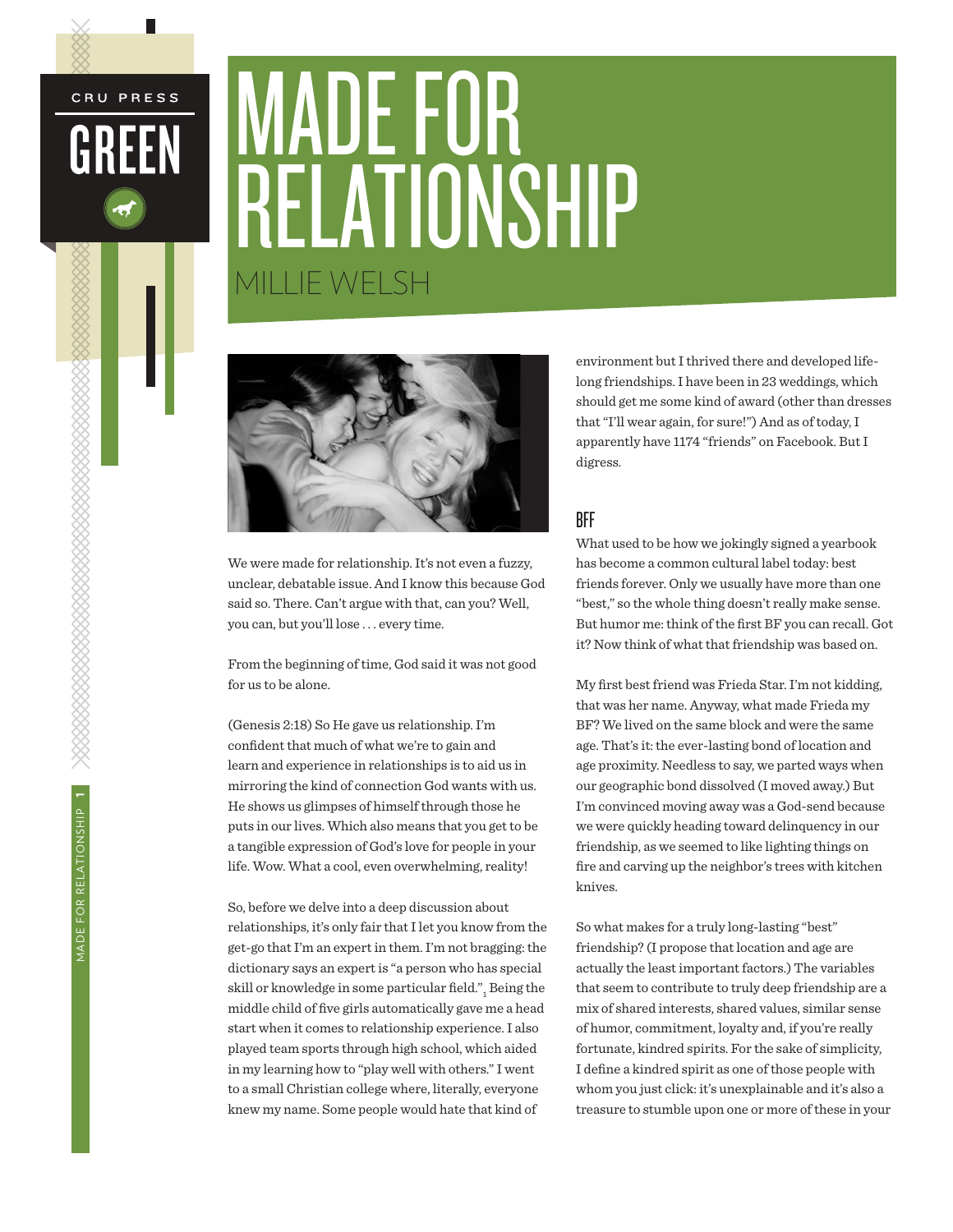L

lifetime! (Some may use the term "soul mate" but that sounds goofy to me, so I won't.)

Why is it that, even from a young age, we yearn to belong, to relate with someone, to be in the "in" crowd, to be known, to have a *best* friend? (Or a few bests?)

### THE GENESIS OF RELATIONSHIP

We truly were made for relationship. I love when I discover verses in the Bible that affirm this truth. Passages like James 2:23, where we see that Abraham was called *"friend of God."* (How cool is that?!) But rewind to the beginning and see how this whole relationship thing started:

*Then God said, "Let us make man in our image, in our likeness, and let them rule over the fish of the sea and the birds of the air, over the livestock, over all the earth, and over all the creatures that move along the ground." So God created man in his own image, in the image of God he created him.*  Gen 1: 26-27

This was the beginning of vertical relationships: God and man. But now, fast-forward to Genesis chapter 2, where God tells us it wasn't good for man to be alone . . . so He made him a helper. Thus, horizontal relationships began on earth. (I say "on earth" because the Trinity is the ultimate, eternal horizontal relationship – Father, Son and Holy Spirit interacting in a perfect relational bond.)

Sadly, it didn't take long for both the vertical and horizontal relationships to be screwed up because of that fateful day when Adam and Eve had an applefest in the garden. And it's been downhill ever since because we've been trying to get back to the perfect, untainted, completely fulfilling relationship with God which we were created to enjoy but were hindered by the lingering effects of the Fall; namely, the stubborn self-will known as sin.

We were made for relationship. That's what makes Christianity unique – the God we worship wants a *personal* relationship with us! Christianity isn't about a bunch of rules – it's about a relationship with our Creator and with each other. And only Jesus can enable this to happen, redeeming us and restoring what God intended.

### SECTION A: THE BIG PICTURE

Several years ago, while working with a bible study of college-aged girls, I discovered that vulnerability cannot be assumed in friendships. Here's what happened: I would meet with each girl and talk about her struggles, successes, boy stuff...whatever. Usually these were pretty personal and intimate times as they openly shared their lives with me. Then I would guide them through a biblical perspective of how to pursue God and grow through these challenges. One night in our bible study group, I asked the group to go around and share their response to some question I asked that was deeper than "What's your favorite flavor of ice cream?" The problem was that they wouldn't go deeper than that. I was dumbfounded. Each of them had shared personal things with me earlier that week that would have been totally relatable in the group, but it was as if they all had brain-freeze during our group time (hence the ice-cream question may have been better). They just wouldn't "go there."

I was mad. That night, or rather, early the next morning, I woke up really bothered by the lack of openness and vulnerability in the group. I started journaling and processing my frustration and the next thing I knew, I had come up with a model I called "The Relationship Cycle" and have used it in 20 years of ministry and friendship ever since.

As I've utilized this model over the years, my heart's desire has been not only that it would help people go deeper in their relationships, but that as a result of Christ-followers pursuing and loving each other as Jesus has asked us to, the world would see a difference when they see us. That as they observe our "supernatural" interactions and care for each other, they would want to be a part of these kind of relationships and ultimately *the* relationship that matters more than any other; the one with their Creator!

Check out the diagram below. I've used this in a variety of situations: from one-on-one to a small group to a large group, like a church retreat or a student meeting on campus. With an individual, I'll talk through it and then ask her to point out where she is "stuck" in the cycle and why. This has stimulated some life-changing conversations, for which I've been so grateful!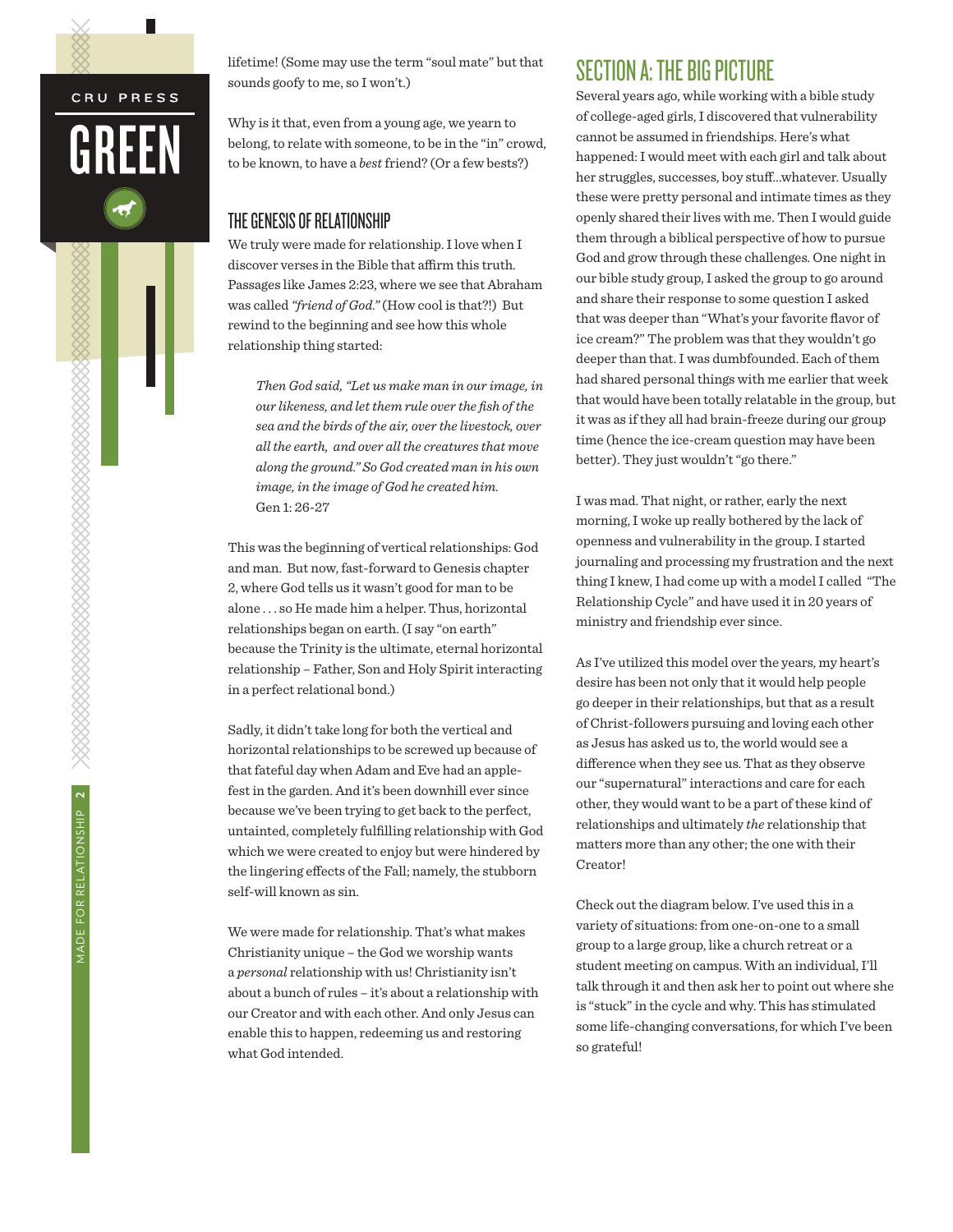

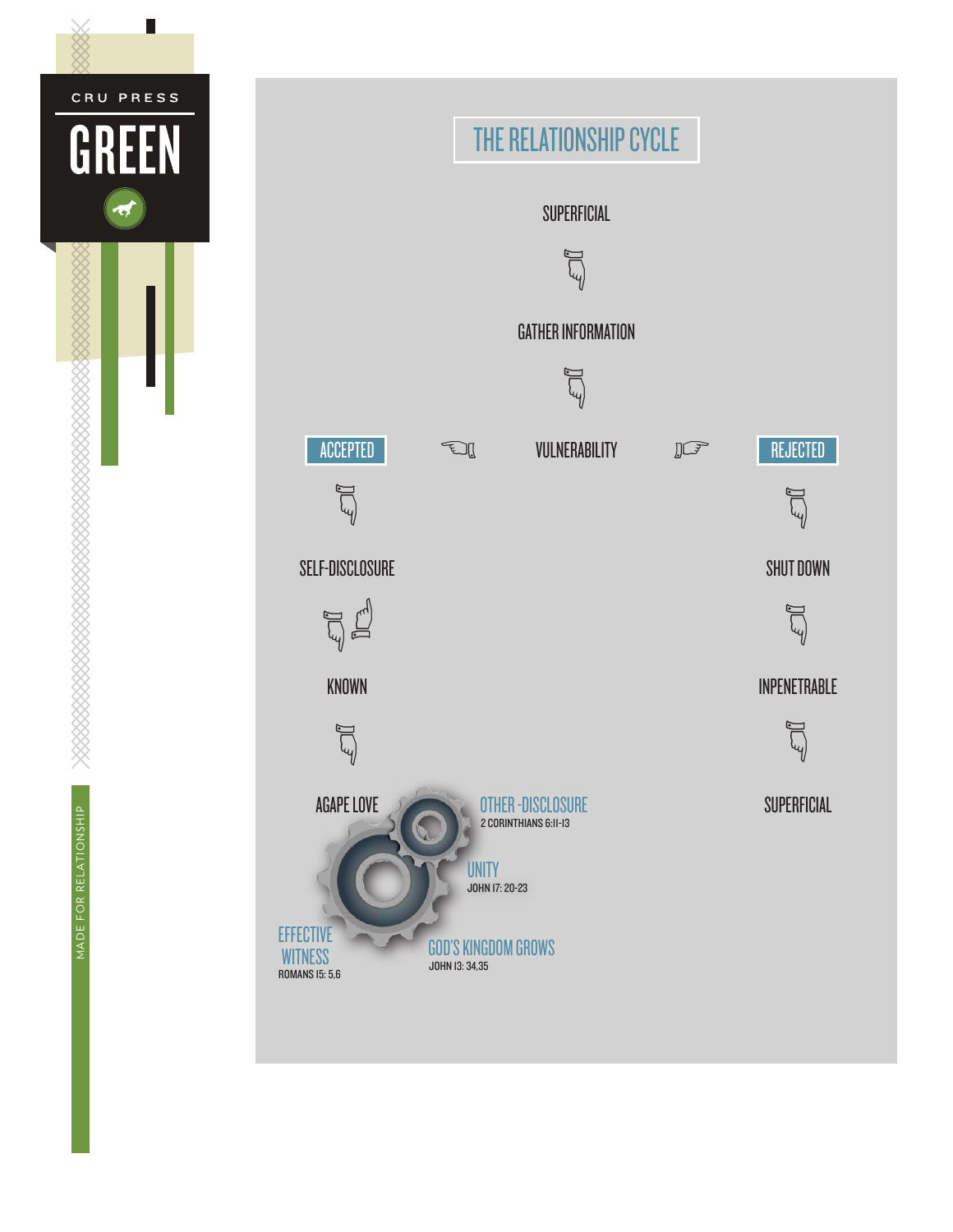That night when the Lord woke me up to put all of this together, He reminded me of the passage that tells us we're made in *his* image (Genesis 1:27). It occurred to me that if we really were made in his image, some things were true of us that I hadn't thought of before.

We have the privilege of learning something very intimate about God in Jeremiah 9:24, where the Lord tells us that if a man is going to boast about *anything*, that it not be about his wisdom, or his strength or even his possessions - but that it be about understanding and knowing God. A few chapters later, He says something extremely important: "I will give them a heart to know me, that I am the Lord. . ." (Jeremiah 24:7)

So that night in my groggy state of mind, a concept became crystal clear to me: since we are made in God's image, and He values being known more than anything else, it stands to reason that it is very important to us as humans to also be known. Obviously we want to be known by God, but it also became clear to me that we have a high need to be known by others here on earth. There is something in us that makes us want to belong, to be known and to be understood. We are made for relationship, which is a gift from God. Let's examine the Relationship Cycle and unwrap this gift.

**SUPERFICIALITY:** Here is where it all begins. Every relationship starts off on a superficial or shallow level; you don't really know her and she doesn't really know you. You meet, you say hi and you move on - unless one of you takes it to the next level. Many of our daily interactions with people may take place in this level. But if you don't go to the next level in *any* relationship and you choose to stay superficial with *all* people, you will be a very isolated and lonely person. This is not what God intends . . . remember Genesis 2:18? It was not good then - and it's not good now - for man to be alone!

Let's move to the next level of relationships: **GATHERING INFORMATION** is when you ask people questions in order to collect facts about them, like where they are from, what they do, where they went to school, their marital status, etc. Most of us have a lot of relationships at this level — basically acquaintances.

As you learn more about someone and sense a connection, you are set up to progress into the next level: **VULNERABILITY.** This was originally a

military term, meaning "able to be wounded/hurt." When a city's walls were strong and fortified, there was no fear of the enemy getting through. But when any part of the wall (their outward protection) became "vulnerable," the city's residents were likely to suffer harm.

Vulnerability is the willingness to open yourself up to another person. At this stage, you aren't just offering facts to another person but you are choosing to share how you *feel* about something or someone. Being vulnerable requires constant risk because you are putting something about yourself "out there," with no guarantee of how it will be received. I believe it's our responsibility as Christians to be vulnerable with each other and to have deep relationships that pursue truly knowing each other. This is a choice we make and the more we choose it, the more we know what it looks and feels like!

This level is where the flow of relationships splits into one of two outcomes: when you choose to be vulnerable — to open up, to let down your "protective walls," to risk with someone — you will either feel accepted or rejected.

**REJECTION:** What makes us feel rejected when we share something personal? We may get laughed at, criticized, rejected, ignored, shamed, etc…So the natural response when we've been rejected is to . . .

**SHUT DOWN:** we don't like this feeling of rejection so we decide then and there that we will NEVER go there again with that person (or people). In choosing this response over and over again, we will become . . .

**IMPENETRABLE:** we tend to build walls against people when they've hurt us. But if we do this too much and with too many people, guess what? We'll stay . . .

**SUPERFICIAL**, which means we remain in a state of loneliness and isolation. This is not God's will; He made us for relationship.

Sadly, when someone decides (and it *is* a decision), to live like this, they tend to live a bitter, lonely, sad existence. And, if this continues for a long time, they will usually develop a hardened heart. How can I say that? I didn't. God did. Hebrews 3:13 states, "But encourage one another daily, as long as it is called today, so that none of you may be hardened by sin's deceitfulness." We need each other! One reason we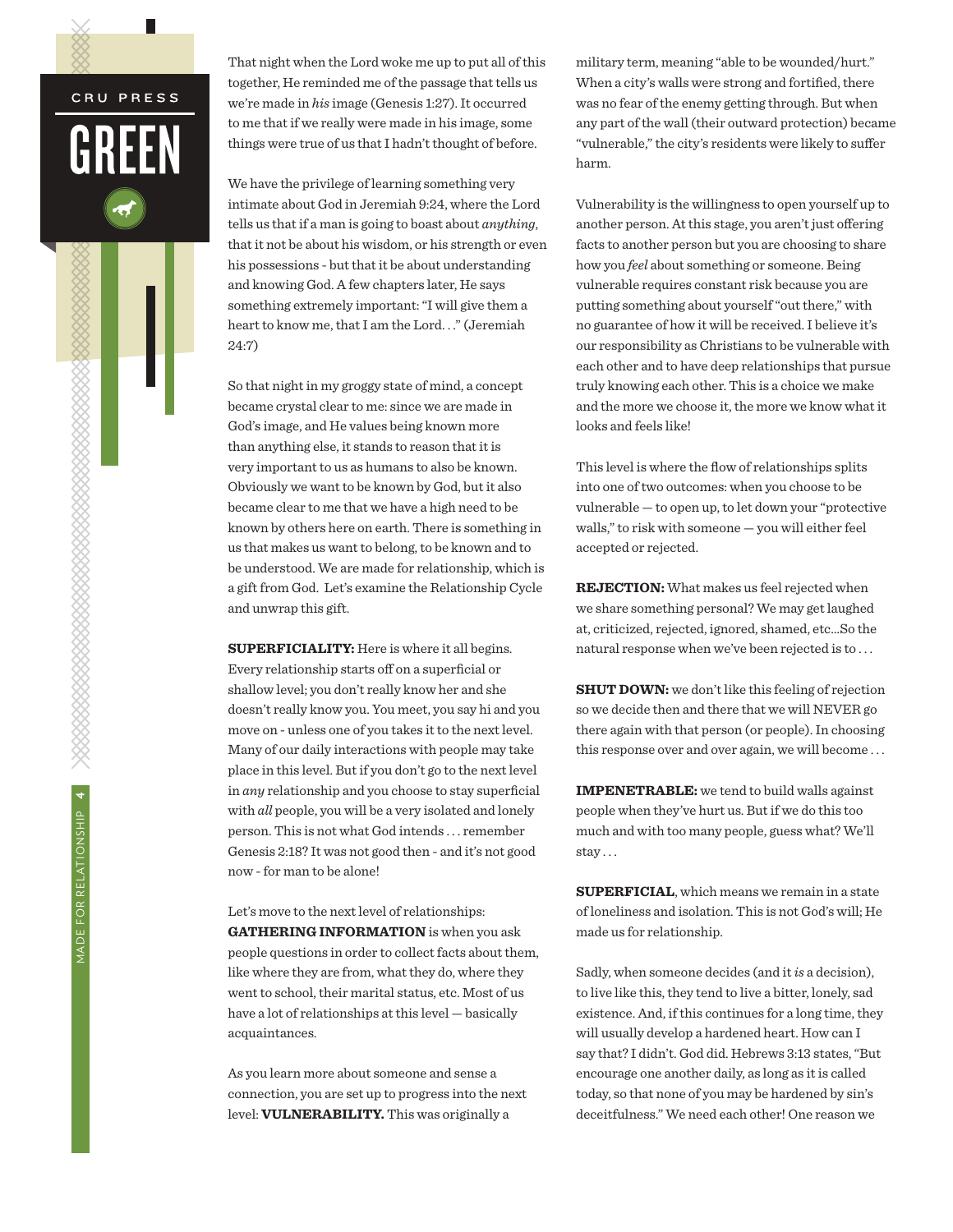L

need relationships is because we need encouragement to keep us from being calloused by sin.

**ACCEPTANCE:** This is the other possible outcome of vulnerability. When we share something personal and it is received with attentive listening, sincere questions, good eye contact, and shared emotion, we feel the safety of offering more. We took a relational risk and it's now paying off by bringing us into closer relationship with another.

When we feel accepted, this causes us to offer more **SELF-DISCLOSURE:** we share with more depth and meaning, like our hopes, our fears, our desires – significant things that reveal our true selves. We make statements like, "I feel . . . I think . . . I am . . ." And this leaves us feeling more **KNOWN & UNDERSTOOD.** Now we're back to the seed, the underlying cause of this entire process! We are made in God's image and He speaks very specifically about the significance of knowing Him. So it stands to reason that we, as humans made in His image, also place a high value on being known. As we feel known and understood by another, we experience what the Bible calls, **AGAPE LOVE.** This is a love with no strings attached. It's a love that doesn't say, "I love you if . . ." but says, "I love you, period." Agape is not based on anything we do or don't do — it's unconditional.

As we experience this kind of love, we set others up for **OTHER-DISCLOSURE.** They open up about themselves – it's a two-way process to be truly vulnerable. They see how messed up and broken we are, so they feel more free and able to risk sharing things about themselves. Vulnerability encourages vulnerability (*2 Corinthians 6:11-13*). And one of the results of this shared vulnerability is a lack of judgment: "Here I am, the good, the bad and the ugly, and I am in no place to judge you for what's going on in your life." Accepted vulnerability means we both move towards each other without the fear of one running the other way. This takes time and is a risk because not all people know how to do this. But as we take the risk and our vulnerability is well-received, we experience trust and safety in a way that allows us to see a glimpse of God in that person. I promise, that's a really cool thing.

As others feel known and understood, they also experience **AGAPE LOVE**, which leads to more selfdisclosure, thus creating a cycle of relationships that are deep and meaningful and supernatural. I envision this as two gears: one gear is the Body of Christ and

as we grow and experience true unity we influence the second gear, which is the world. Our relationships turn the gear of non-believers when they see our **UNITY/BONDING/INTIMACY** (*John 17:20-23*).

Because of our loving interaction with each other, we Christ-followers set ourselves up to be **EFFECTIVE WITNESSES** (*Romans 15:5,6*; *Acts 2:42,47*). And because of our **UNITY** drawing others to Christ, **GOD'S KINGDOM GROWS** (John 13:34,35).

And, ultimately, this is what we're really here for anyway, isn't it? God left us here on this earth to reach more and more lost people by displaying, demonstrating, and declaring the power of lifechanging vertical and horizontal relationships. Healthy, Christ-focused relationships bring God glory.

You may notice how this Relationship Cycle I've just described begins on a personal, one-on-one level but leads to a much bigger picture. I just want to reiterate that life is not about you. It's not about me. It's about you *and* me pursuing a relationship that honors and reflects God in us and results in a magnetic and appealing way of life. All of this is not about relationships for the sake of relationships. Jesus himself prayed for us (John 17) and I, personally, long to be an answer to his prayer.

We are made for relationship. With each other, but ultimately with a God so personal that He sacrificed the most treasured relationship He had with his only Son so that we could really know Him.

### SECTION B: RELATIONAL SNAPSHOT

Looking at the big picture of the relationship cycle hopefully motivates you to dive in and intentionally pursue friendships of depth. I am forever grateful for the treasured friendships God has put in my life. I don't ever want to take those for granted because of the time (and often trial and error) it took to build them. Yes, you read that right: build them. A Godhonoring, deep friendship does not just happen. Friendships of depth take work. It's worth it though - I promise!

In my 24 years of doing ministry with women, I have observed a few common truths about female friendships. Female friendships are invaluable! You will always need the friendships of women even when you're married. (If you're a guy reading this, please realize I'm not addressing you in this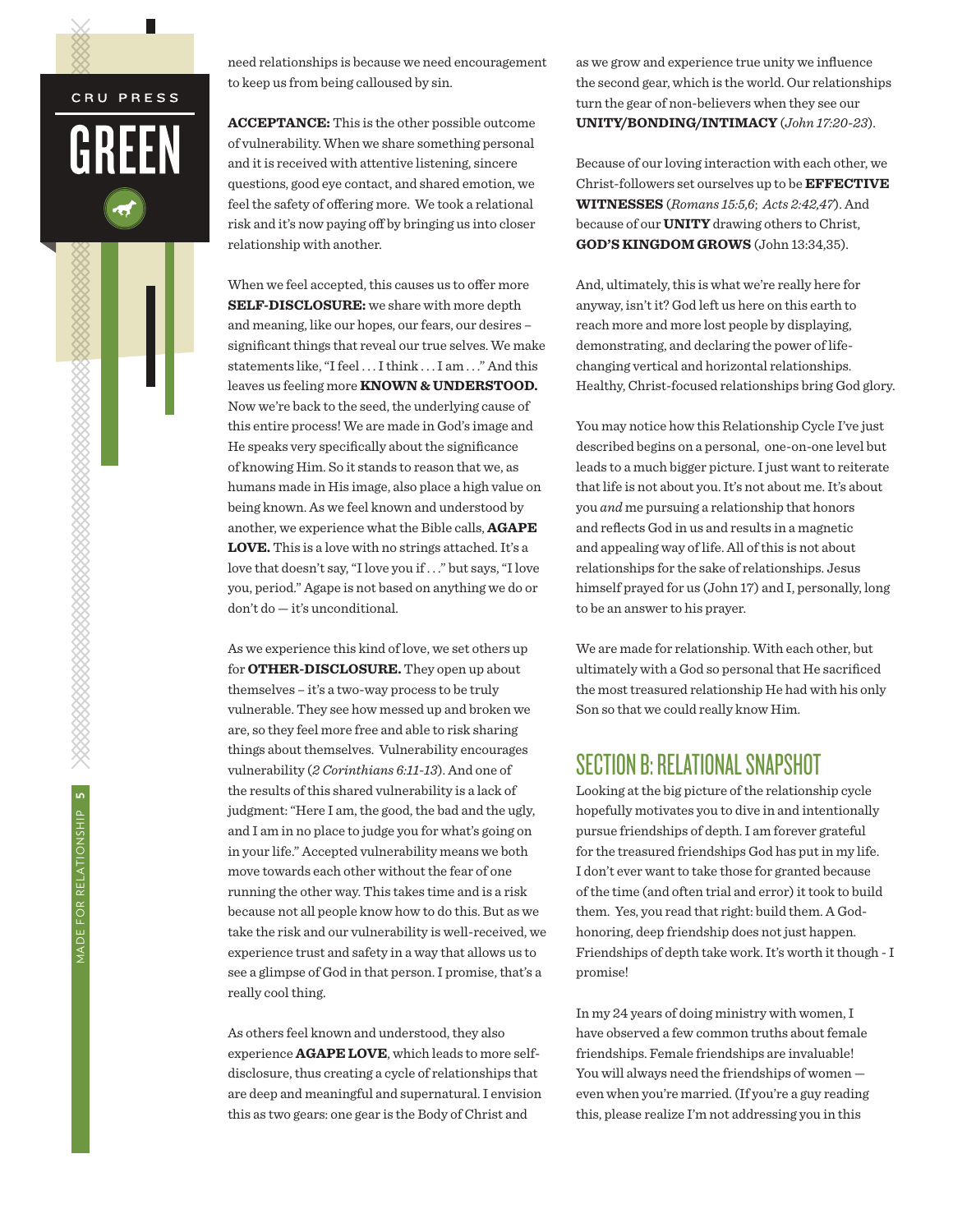paragraph!) Find me a healthy marriage and I'll bet you'll find a woman who has good girlfriends. Notice I said a healthy marriage. But that's not our topic right now.

I have been blessed with a number of "best" friends over my life. For a long time, I refused to use the label "best" because I saw that God provided so many different friends for different aspects of my life. But in my 30s, I finally gave in and actually started calling my friend, Shannon, my best friend because God had crafted a truly special connection between us. Shannon and I both "get" each other. But the ironic part of our friendship is that we are polar opposites! She's skinny, I'm not; she's a thinker, I'm a talker; she's a runner, I'm a sitter; she's competitive, I just wanna have fun; she's blond, I'm brown; she's deliberate, I'm drastic. And now, she has sex and I don't — because she's married and I'm single! We are so different but we see God growing us and changing us as we continue to learn from each other in those differences. Proverbs 27:17, "As iron sharpens iron, so one man sharpens another," has taken on significant meaning to us over the years.

Shannon and I love each other enough to speak into each other's lives; even if it's hard to hear. A phrase we coined in the beginning of our friendship was "Delighting in the differences!" We used to say it laughing and really delighting in how different we are. And now, with more knowledge of the frustrations that are inherent in relational differences, we often say it through clenched teeth! But that's what loving by faith looks like, doesn't it? That's what agape love is really about: "I love you, period. In spite of the differences — and even the things about you that drive me crazy."

### RELATIONAL PILLARS

Since God made us for a relationship with Him, I think it's the coolest thing that He chooses to tangibly show us His love, care, and concern through the people He puts in our lives. As I've experienced my own friendships and observed many other female friendships, I have noticed some common "foundations" that contribute to building and supporting a successful friendship. We'll call these "pillars:" strong, supportive, and foundational. These are essential elements in the architecture of friendships, giving solid support to withstand the challenges that come along. Of course there are probably dozens of other factors that contribute to

building a healthy friendship, but the following seem to be the most consistent and crucial.

#### **Pillar #1: Communication**

Depth makes all the difference in a good friendship. Let me explain with an illustration I'll refer to as "relational water sports." We'll use water-skiing, snorkeling and scuba diving as our comparisons.

When you're water-skiing, you're flying along on the surface of the water and getting a fun, exciting experience. But you don't have the time to really stop and enjoy the scenery. However, snorkeling is a whole different experience than water skiing. Now you look below the surface and you see things you couldn't see at all from above the water. You see fish and various sea creatures as you allow the current to take you where it goes. Next up is scuba diving. (And honestly, it is beyond me why humans want to do something that God obviously didn't intend for us to do since you have to strap on a huge air tank to continue living, not to mention weights to hold you down there! I can't breathe just thinking about it.) I'm told that when one scuba dives, an entirely different world opens up and the experience is breath-taking (which is pretty dangerous because you really do need your breath down there!) As you submerge dozens of feet underwater, you can see fish and plants that are full of colors we rarely see above the surface. It's apparently an amazing experience, but one that takes a lot more effort than just floating along the surface.

Let's compare these three activities with our communication experiences in friendships. "Waterskiing" is when you basically stay at a surface level with your friend. You have fun together and share laughs and relate together about things you do but that's as far as it goes. There's nothing wrong with this level of communication. But honestly, you'll long for more eventually. I know I do.

Then we have "snorkeling:" going a little deeper with your friend as you share things together beyond just fun experiences. Now you're exploring thoughts and feelings as you test the waters of vulnerability. You get to see things in your friendship you didn't see when you just stayed on the surface, and a meaningful relationship is forming.

With continued acceptance, trust and safety, this friendship can take a "scuba diving" adventure! This is when you really "go there," to a level of depth that is truly meaningful and life changing. You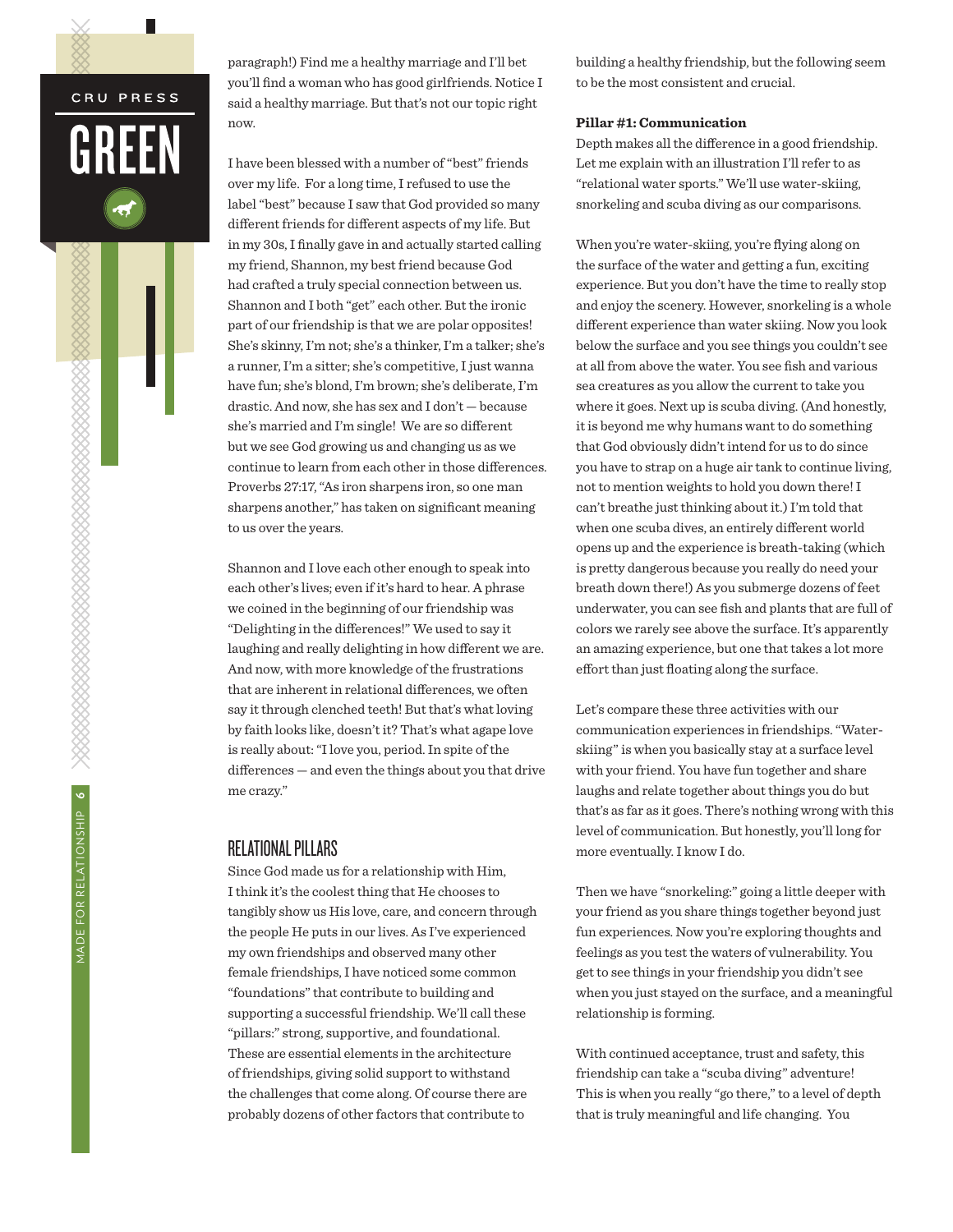L

both trust each other with things you don't tell just anyone. Vulnerability and intimacy become a shared experience, which allows you to bond in a way that leads to the sharpening and honing of your character and maturity. This can only happen with someone who loves you enough to tell you hard things, as well as life-giving things. It's in the "scuba diving" of communication that you see God love you through someone else. We need to take the scary risk of this communication level if we want to experience what God intends for our relationships. I say "scary" because sometimes becoming known by another isn't always easy! It's not all that fun to have your sin and yuck be exposed . . . but we put those "weights" on to hold us down there so we can experience that unconditional love that makes us grow and become more like Christ - the ultimate scuba diving instructor!

Having this kind of communication is very challenging to do through Facebook or texting! But that's a topic for another time. "Scuba-diving" will usually occur in person, although there certainly are exceptions to this now that we can see each other over our phones and computers. Being able to deeply connect with a friend is crucial in experiencing a strong friendship — we need people in our lives we can "go deep" with and know it's safe. Which brings us to the next pillar.

#### **Pillar #2: Vulnerability**

As I mentioned when explaining the relationship cycle, the word vulnerability is an old military term, which means, "able to be wounded." I'd like to expound on that. It's important to see the difference between being *transparent* and being *vulnerable*. For whatever reasons, our culture now places a high value on transparency. It has seemingly become cool to talk about our struggles. (Need proof? Just watch basic cable.) But I think this airing of our dirty laundry is often mistaken for vulnerability. A window is transparent: We can see a tree outside, but guess what? We can't fully experience the tree. We're able to make several observations about it, but we can't touch it, hear it, smell it or taste it. (Why anyone would taste a tree is beyond me. Unless there was maple syrup flowing out of it.)

Being vulnerable takes risk. When you are vulnerable with someone, you are allowing her to experience you, to really know you. Being vulnerable is taking the risk to share something about yourself that is deeper than just how your day was! It's more about something at

your core that's key to who you are or how you feel about something.

I'll allow you to peek into what this looks like in my friendship with Shannon. In the beginning of our friendship, we became experts at "water-skiing" together as we laughed our heads off about everything. We shared a kindredness that I can only describe as God-given. But we took it to "scuba diving" when I sheepishly approached her knowing I needed to get some sin "into the light" as I confessed a number of my struggles to her (I John 1:7). I had no idea what Shannon would do with this confession but she moved toward me in such a gracious, non-judgmental and accepting way, I knew our friendship was solid. That day I took a risk that was met by empathy and unconditional love and acceptance. Over the years, this has been a two-way process. It never ceases to amaze me that when I experience this from Shannon or any friend, I'm getting the slightest glimpse of the unfathomable love and acceptance of God!

And here's the cool thing - when you have a friend you can be vulnerable with, you are set up perfectly for the 3rd pillar.

#### **Pillar #3: Freedom**

This means the freedom to be who you are and for your friend to be who she is, not who you may *need*  each other to be. For example, Shannon and I have very different temperaments. She has a phlegmatic temperament (laid back, even-keeled, stable) and I'm sanguine (excitable, hyper, talkative). I am a verbal processor and she is an internal processor, which means I need to talk to figure things out and that she needs to think (in silence) to figure things out. That's a recipe for disaster if we don't give each other the freedom to be who we are!

It is really hard not to just expect what I want from Shannon (her thoughts, feelings, opinions) to be readily available. But I have learned that she'll talk when she's ready and it's impossible to get her to do so one minute sooner than that! Whereas, she has learned to pull ideas out of me (because when they're stuck in my head, it's dangerous!) So often, she'll push me until I get my thoughts fully verbalized, but if I try to push her —TROUBLE! This is where the freedom to be who we are comes in: I have to be patient while she thinks and she has to be patient while I babble! But she has promised me over the years that she will close the loop and come back to whatever topic/issue she needs time to figure out in her mind - and she actually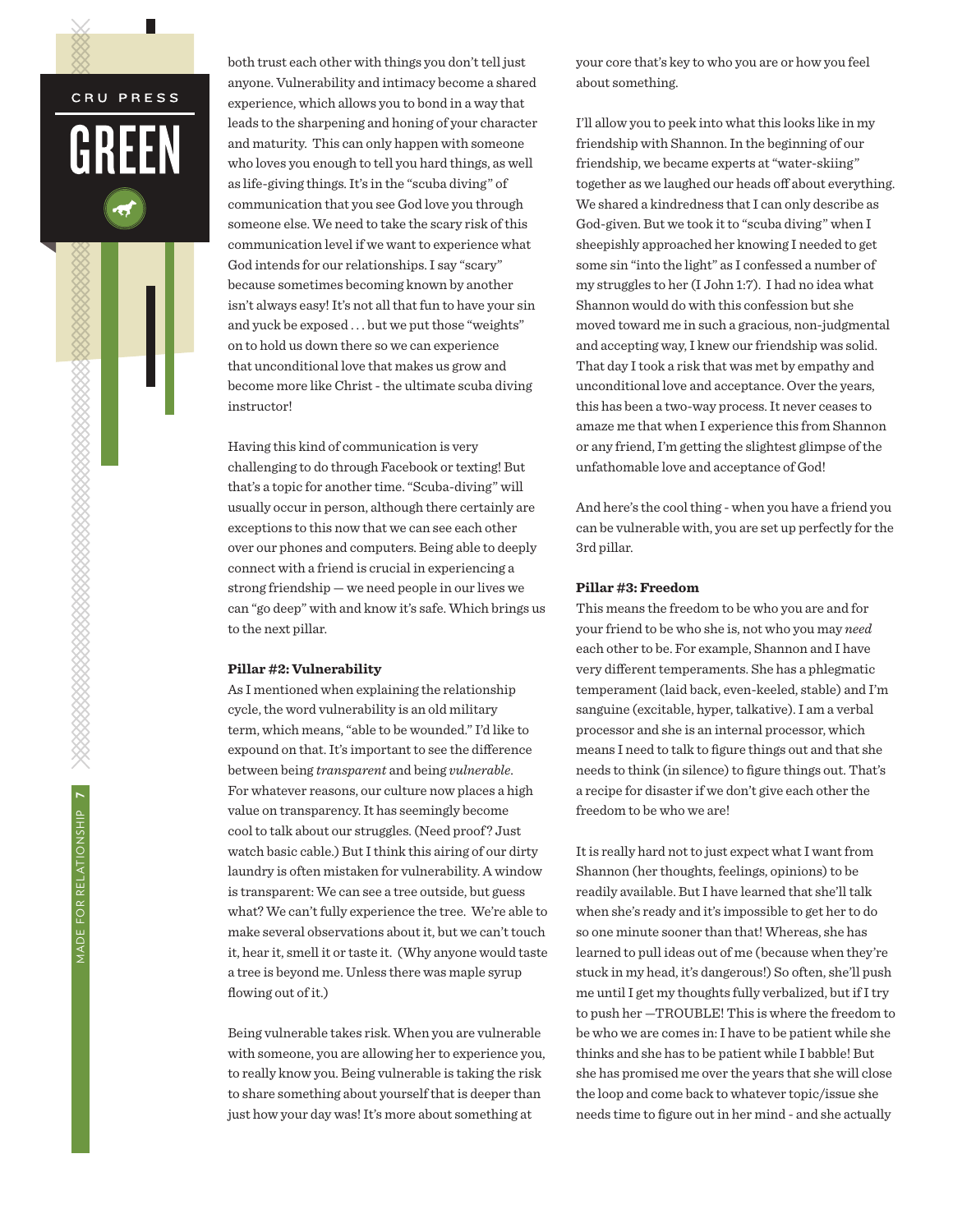does! So I trust her to come back to it and I choose to be patient in the meantime. She also is extremely patient with me when she has to just listen to me go on and on about something until I figure out what I'm actually thinking. Delighting in the differences!

#### **Pillar #4 Agape Love**

*One of them, an expert in the law, tested him with this question: "Teacher, which is the greatest commandment in the Law?" Jesus replied: "'Love the Lord your God with all your heart and with all your soul and with all your mind."* Matthew 22:35-37

The "love" Jesus describes in the above passage is *agape*: unconditional love. Jesus told us to *agape love* the Lord with all our heart, soul, and mind. I was so intrigued to learn (in my NIV study notes) the difference between the Greek words *agape* and *phileo* —phileo love is just friendly affection (Philadelphia is the City of Brotherly Love). But "agape love is the commitment of devotion that is directed by the will and can be commanded as a duty!" Jesus knew that sometimes we weren't going to feel like loving God or people and that sometimes we would have to choose with our will to do so.

In my opinion, that's why Gary Chapman's concept "*The Five Love Languages"* has been so popular over the years.<br> $\!_{\rm 3}$  People are discovering the specific ways in which they want to be loved and the ways significant others need to be loved; which often don't match at all! For example, Shannon's love language is *quality time* and mine is *words of affirmation*. I encourage you to look these up for a deeper understanding, but what this means for us is that she feels the intentionality in my love towards her when I spend quality time with her. If she moves beyond her comfort zone (since affirming words don't come naturally to her) and shares life-giving words with me, I know she's loving me from a love generated by the Lord.

It's critical to remember that loving others often means we choose to do so in ways that communicate love to them (speaking their language) regardless of what we need.

Let me just say, this kind of love is impossible without the power of the Holy Spirit. This is what we call "supernatural," because in and of ourselves, drawing on our own power, we can't love unconditionally. Often we must choose to love someone by faith because we don't feel it. That's okay, that's what the

Holy Spirit does through us!

### RELATIONAL PITFALLS

Hopefully looking at the "support pillars" of friendships is encouraging and helpful to you. When I was thinking of a concept that was the opposite of a pillar, I came up with a pitfall. Not only because it's a clever use of alliteration (non-English majors may want to look that up) but also because when I think of the word pitfall, I envision an old movie where someone is being chased through a thick forest and suddenly, out of nowhere, they fall into a camouflaged pit and become captive to the chaser.

I firmly believe we are being chased by an enemy (Satan) who doesn't want us to have God-honoring relationships (see relationship cycle), so he sets up pitfalls: dangerous and all-too-common traps that can ruin friendships if we don't recognize them before we fall into them!

#### **1. Manipulation**

In the same way that it seems many males have a sports gene, I think many females have a manipulation gene! It just seems like we are innately good at manipulation - especially guilt manipulation. Sadly, our first experience of this tends to come from our mothers. (Of course not my experience...I mean, come on, she's reading this!) You could say it's hereditary: sin was passed down to us in our DNA and we'll struggle with it until we get to see Jesus face to face!

Often manipulation is most noticeable in the tone we use. Maybe you've heard something like this: "Well, I guess I'll just go by myself even though I am tired and could possibly crash on the way. But don't worry about me — I'll be okay." It's also possible to be manipulative without using words at all, the most common form being passive aggressive nonverbal communication. For example, your roommate's dirty dishes have piled up AGAIN and you're sick of it but you don't say anything. Instead, you just pile them all up on her bed.

We women are just naturals at saying things to get what we want. This is a very dangerous trait to have in a friendship — and you are the only one who can control it! First and foremost, you need to carefully watch your own tone and choice of words. A good rule of thumb is simply to say what you mean and mean what you say — don't force people to read between the lines in order to connive and exploit them into giving you what you want. But, when it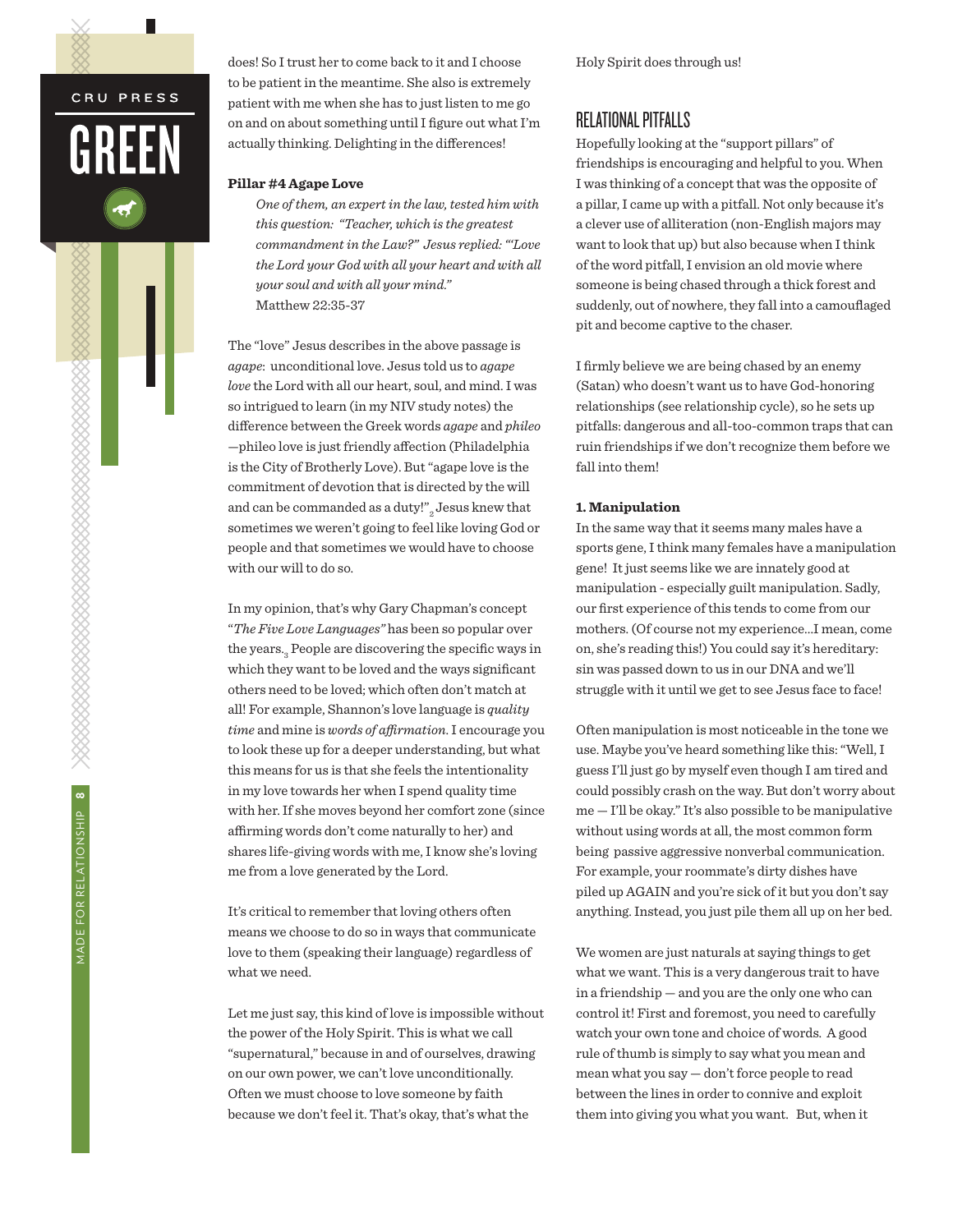comes to manipulation, don't let others get away with it, either. I have actually had to teach others a phrase I've learned to say to people in my own life, "I really don't respond well to manipulation or guilt balls!" There are some people who are just so masterful at manipulation, that it can feel like they are just throwing one "guilt ball" after another at you! You can emotionally put your hand up and refuse to be hit by them! People in my life soon realize that they won't get far with me using that tactic and hopefully it doesn't stay a part of our relationship.

Many people have to un-learn this since it's so entrenched in many of our relationships, usually starting with our experiences at home. One of the only ways to un-learn manipulation is to be involved in godly, healthy, loving relationships who reveal to you the unhealthy wiring you probably didn't even know is there. This is another reason why it's crucial to have friends in our lives who can speak the truth to us in love!

#### **2. Expectations**

I used to teach that expectations were always wrong and would get you in trouble in your friendships. Then I heard someone say, *"Expectations are delayed resentment."* So I looked up the definition of expectation: "a confident belief or strong hope that a particular event will happen." The synonyms for it are *hope, anticipation, belief, prospect, probability*. These all sound like nice words!

So after discovering what expectation really means, I don't see any reason why it would be wrong to have *hope* or *belief* or *anticipation* in friendships. As a matter of fact, I think it's impossible not to have them. It seems like there *has to* be a degree of expectation that is necessary for a good friendship. With that in mind, I obviously disagree with my former teaching that expectations are always wrong! I think what is more accurate is that *unrealistic* or *unspoken* expectations will lead to resentment and disappointment. We tend to have unspoken expectations like, "She should've just *known* that's what I needed!" But having understood and agreedupon expectations should lead to healthy friendships. And this just reinforces the importance of the 1st Pillar, Communication. You have to talk these things out!

#### **3. Jealousy**

Jealousy means, "fear of being replaced." In friendships, this will stifle and suffocate a relationship quicker than anything. I've never been a jealous person . . . until Shannon started dating her husband, Marc! This was a strange new feeling for me as I experienced that definition first-hand: I feared Marc was replacing me.

During this tumultuous time, I came across a helpful article by Dawn Sundstrom which said this:

*"No matter how silently jealousy creeps into the heart, left untreated it infects relationships and leaves behind broken hearts...Jealousy distorts your perspective, locking all your attention on another person's blessing instead of your own."*<sup>4</sup>

She suggested doing the following in order to deal with jealousy that inevitably shows up in relationships: 1) Confess it as sin; 2) Rejoice with her; 3) Reject comparison; and 4) Choose gratitude.

This was extremely beneficial to me in my acceptance of Marc into Shannon's life. I had to confess my sin that I was jealous or envious; I had to choose *by faith* to rejoice with her; I had to reject — not allow — those feelings to consume me; I had to choose *by faith* to be grateful for what God was providing for her *and* for me. The fact that our relationship has remained so solid over the last eight years of her marriage is a testament to our commitment to maintain friendship in spite of barriers like distance and marriage. I am so grateful for her devotion to me and for Marc's value of friendships in his wife's life!

#### **4. Gossip**

Closely related to the manipulation gene is the gossip gene. We females tend to be really good at this very damaging activity!

I researched the folk-etymology of the word gossip and loved what I found! It connects the word "gossip" with "to sip." Politicians would send assistants to bars to sit and listen to general public conversations. The assistants had instructions to sip a beer and listen to opinions; they responded to the command to "go sip" which allegedly turned into "gossip." Isn't that hilarious? Nothing like adding some alcohol to help a story's accuracy!

Interestingly, the last pillar is exactly the opposite of this last pitfall...you can't agape love someone and choose gossip - they just don't go together. Here's a paraphrase from Paul's "love chapter" of his first letter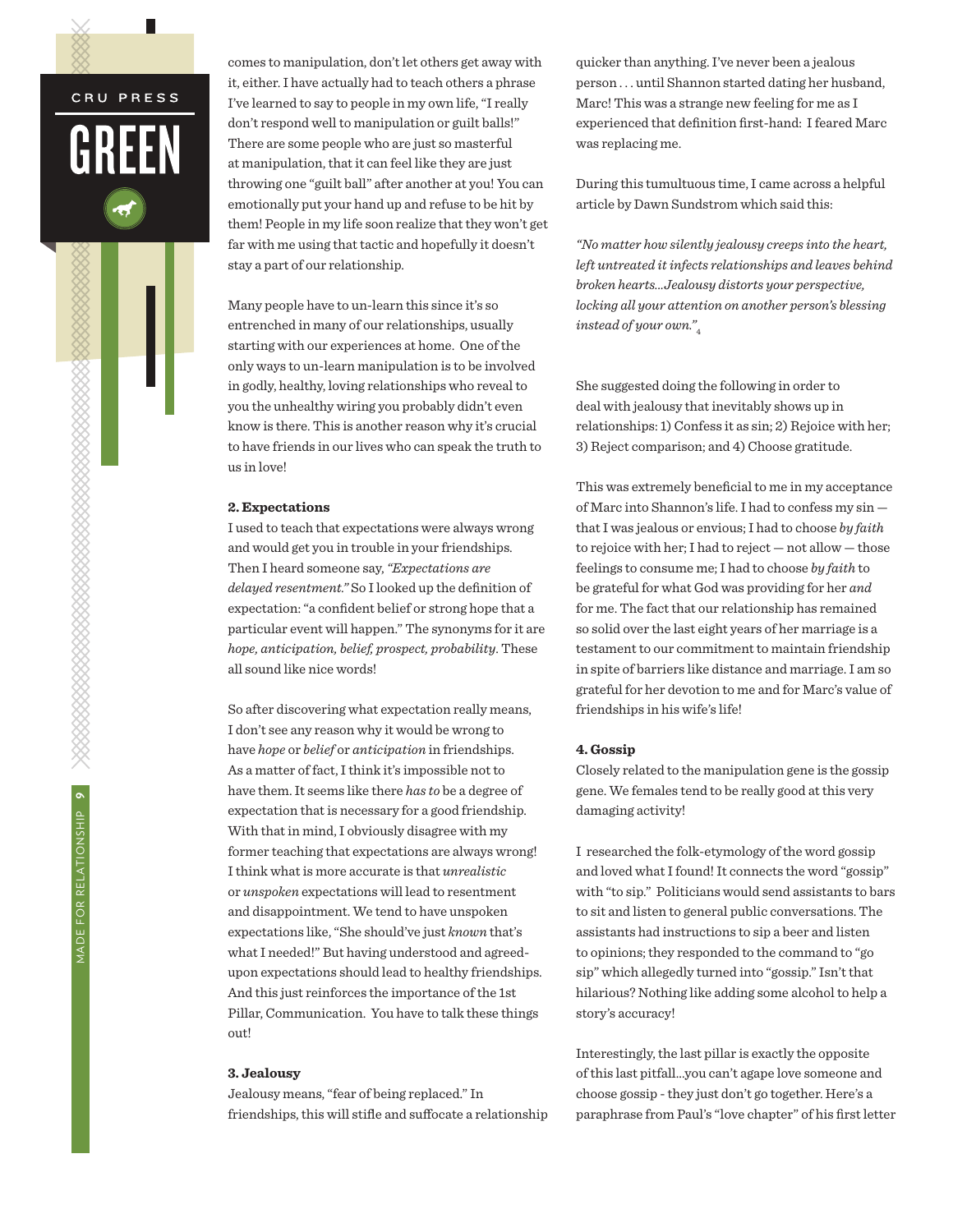to the Corinthians: "If you really love someone you will be loyal to her no matter what the cost. You will always believe in her, think the best of her, and stand your ground in defending her" (I Corinthians 13:7).

Am I believing (and saying) the best in everyone I talk about? Yikes! Are you? Imagine what your friendships would be like if instead of gossiping, you held your tongue. Or if, when you heard gossip sneak in to a conversation, you said, "Stop! I don't need to hear that —it has nothing to do with me." Where's the best place to start combating gossip? You!

### THE GREATEST COMMANDS

We were made for relationship. We thirst for intimacy with others — to know and to be known. Isn't it amazing that the greatest commandment Jesus gives us wasn't a to-do list we could ever check off ?

*Jesus replied, "'You must love the LORD your God with all your heart, all your soul, and all your mind.' This is the first and greatest commandment. A second is equally important: 'Love your neighbor as yourself.'"*  Matthew 22:37-39

The fact that the two greatest commands God has given us are about LOVE speaks volumes about the significance of relationships! He truly made us for relationship — first for a deep devotion to Him and secondly for a strong commitment to others. Friendships are an invaluable way God allows us to see even the tiniest glimpse of how He loves us! I hope you'll keep building strong relationships with sturdy pillars and be on the watch for those crazy pitfalls that will endanger healthy friendships if you're not intentional about avoiding them.

Everyone has a picture of friendship in their mind. I'm not sure what yours looks like. In our culture today, where acquiring a "friend" has been reduced to a mouseclick, I fear our picture of friendship could be drawn on an Etch-a-Sketch, erased with the slightest "shake up." I hope that's not true for you. I hope that you take to heart some of the things I've shared and that you allow the Lord to craft for you a beautiful and lasting work of art. By following a few godly principles, we get to be a part of what He has intended for us all along: deeply committed relationships of unconditional love, which mirror His love for us. This is truly God's masterpiece.

#### **Endnotes**

1. *Dictionary.com Unabridged*. http://dictionary. reference.com/browse/expert. Retrieved July 10, 2011.

2. *NIV Study Bible* (Grand Rapids, MI: Zondervan, 1995), 1472.

3. Gary Chapman, *The Five Love Languages* (Chicago: Moody, 2010). For more information, see http:// www.5lovelanguages.com/assessments/love. 4. Dawn Sundstrom, "Jealousy's Silent Effect On Our Lives." *WorldWide Challenge*, July/August 2002.

#### **Questions for Reflection/Discussion**

For individual or group use

#### The Big Picture

- Think of five of the closest relationships in your life right now. How do you feel like you "mirror" God's love to each of them?
- Think of a time you've felt rejected. What did that feel like? What did you do about it? Is there anything you would've done differently if you could have a "do-over?"
- • Read Hebrews 3:12-14. What observations do you make from these verses? How could you make this practical in your relationships?
- Take a look at the Relationship Cycle. Focus on the left side and look up each of the verses, making observations in relation to the cycle:

:: Jer 9:24 / Jer 24:7 :: John 3:16 / Mt. 22:37 :: John 17:20-23 :: 2 Cor 6:11-13 :: Rom 15:5,6 :: John 13:34,35

#### Relational Snapshot

- Pillar #1: Communication, How would you describe your closest friendships in comparison to the "relational water sports" example?
- Pillar #2: Vulnerability. Why do you think it seems "cool" in our culture today to be "transparent?" Try to describe an example of